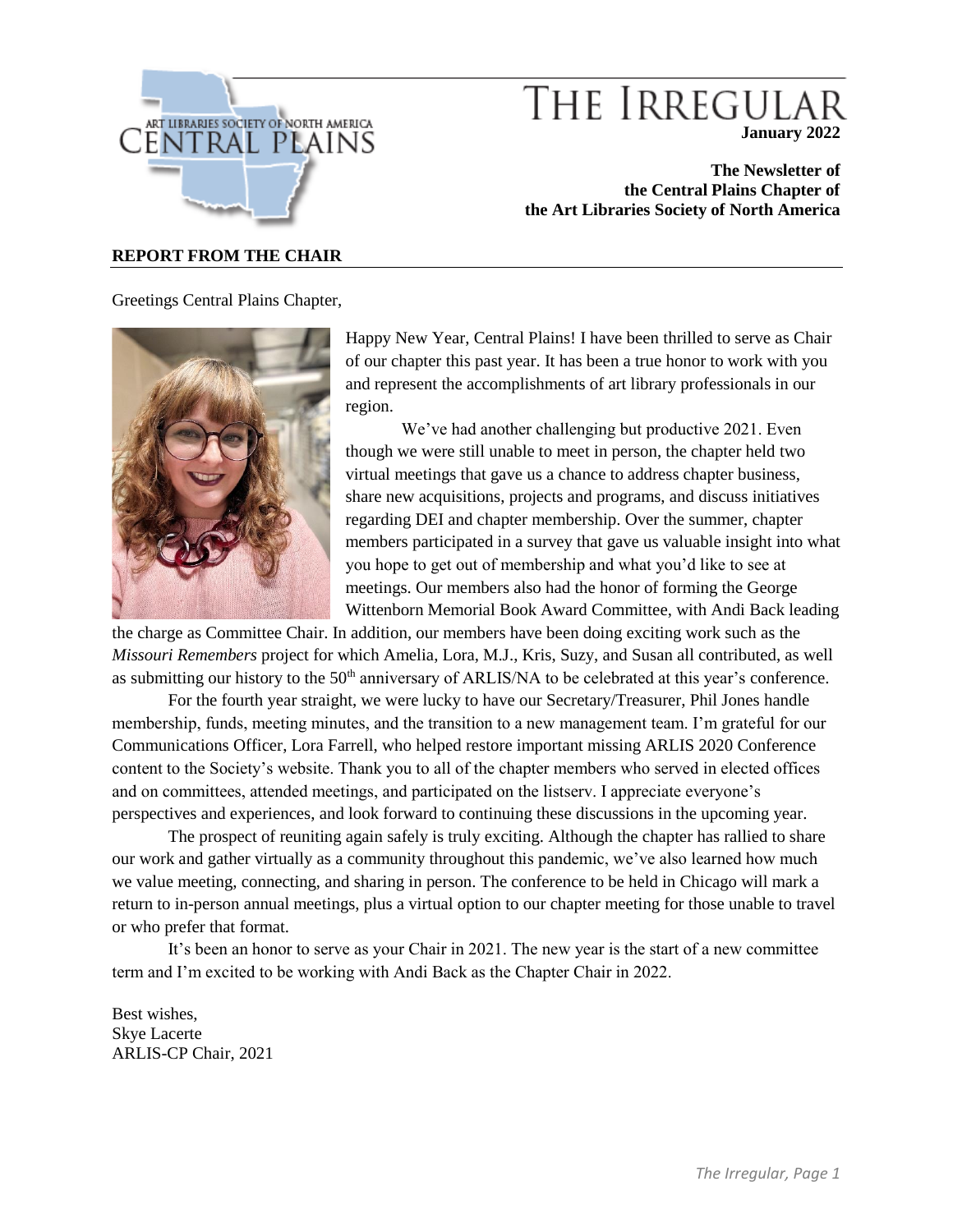# **ARLIS/CENTRAL PLAINS 2022 CHAPTER LEADERSHIP**

**Chair:** Andi Back, University of Kansas **Vice-Chair/Chair-Elect:** Megan Macken, Oklahoma State University **Communications Officer:** Lora Farrell, Kansas City Art Institute **Secretary/Treasurer:** Phillip Jones, University of Arkansas **Newsletter Editor:** Amelia Nelson, Nelson-Atkins Museum of Art Past Chair: Skye Lacerte, Washington University in St. Louis

# **REPORT ON THE 2021 ARLIS/NA CONFERNCE, MONTRÉAL, CANADA**

## **ARLIS/NA ANNUAL CONFERENCE**



*Submitted by Lora Farrell***,** *Catalog & Digital Services Librarian, Jannes Library, Kansas City Art Institute*

The ARLIS/NA MOQ (Montréal, Ottawa, Québec) Chapter hosted the 49<sup>th</sup> Annual ARLIS/NA Conference online in 2021 as the nation and world battled the Covid-19 pandemic. The theme was "Convergence = Créativité + Collaboration" and the organizers put together a top tier online event with relevant and inspiring sessions using easy to navigate software that facilitated interaction. The conference software ShowCare used Zoom webinar and linked out to Sched for agenda customization.

The conference keynote speaker was Dr. Charmaine A. Nelson, Professor of Art History and a Tier 1 Canada Research Chair in Transatlantic Black Diasporic Art and Community Engagement at NSCAD University in Halifax, Nova Scotia. The title of Dr. Nelson's keynote address was "Grappling with the Colonial Archive: The Production and Circulation of Information in Eighteenth and Nineteenth-Century Canadian Slavery." Dr. Nelson noted that the primary archival record for enslaved people in the eighteenth and nineteenth centuries provides very little information about these people as humans. We are left to imagine their humanity, as newspapers and other documentation, by design, reduced descriptions of enslaved peoples to their physical attributes as commodities. These omissions leave researchers to ask the question, "what is unwritten?" Asking questions about who these enslaved people were begins to humanize the enslaved. She also noted that there was slavery in Canada but some of the real history of slavery in the Canadian provinces has been replaced by the celebratory narrative of the underground railroad.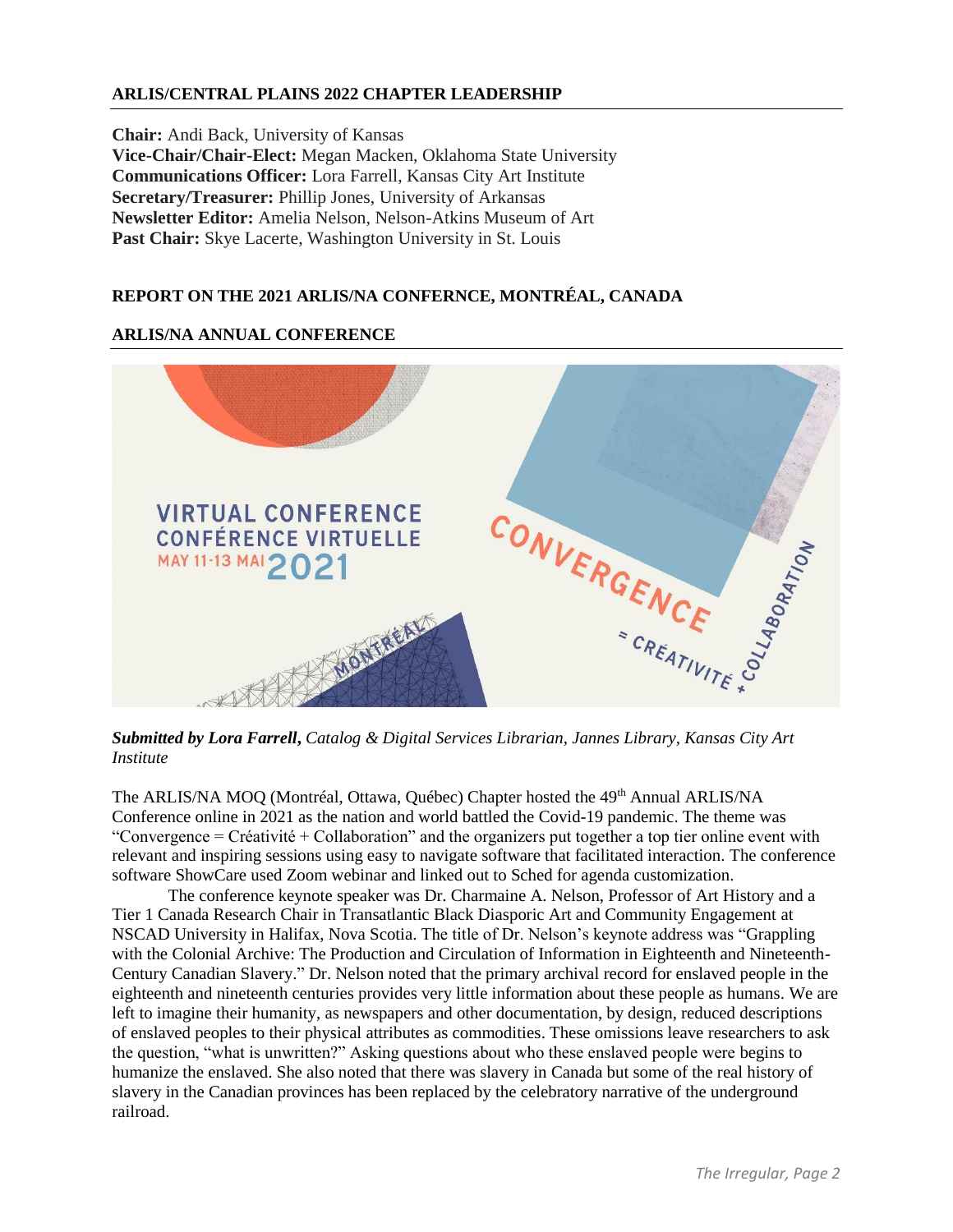Additional sessions at the virtual conference addressed management of information and our ways of engaging with it. In the session "Re-Imagining Interactivity, Publishing, and Collaboration as Catalysts for Creativity, Engagement, and Inquiry," Dana Ospina noted that in libraries we are often expected to do more with less. Ospina asserted that undergraduate scholarship is unfairly judged using the standards of professional publishing. She encouraged a culture that is tolerant of failure and one in which undergraduate publishing is encouraged and reframed in a new context that allows for differences between undergraduate and faculty level work.

In the session "Confluent Practices: Non-Traditional Research Methodologies in Art Librarianship," Courtney Hunt and Michele Jennings presented "Reading Outside the Lines: Using the Writings of Artists to Understand Artistic Research Practices." Hunt and Jennings based their presentation on their related paper ""My Work Is Work:" Artistic Research Practice and Knowledge Creation in the Work of Carmen Winant and Tomashi Jackson" which appeared in the Spring 2021 edition of *Art Documentation* (v. 40, no.1). They were two of five speakers who addressed artists' research methodologies in this panel. The authors noted that traditionally artists' research methodologies have been viewed through a library research lens which asserts an elitist and exclusive judgement that there is a 'right' way to do research. They examined the idea that research from an artist's point of view is not always about filling an information need but can also be about inspiration, curiosity and motivations that are "subjective, personal and emotional." (Hunt, 38) Another presenter in this panel included Olivia Piepmeier, author of *Comics and Critical Librarianship: Reframing the Narrative in Academic Libraries*.

Montreal organizers did not leave any experience out of the virtual conference, and events included the awards ceremony, party and recorded tours. The party was hosted using the virtual software ShowCare, with 'tables' that attendees could go to and join conversations. Seats at the tables included the names of those in that particular chat, and attendees could roam from table to table. Clicking on a table allowed you to join the conversation, with an interface of a typical Zoom with 6 or 7 attendees.

Some of the conference sessions were recorded and posted to the Kaltura Channel on the ARLIS/NA Commons. These sessions include "The Cataloging Manual Reinvented: The New RDA Toolkit and the 3R Project," "Telling Stories with Library Data: Visualization Projects and Tools," and "Collaborative Institutional Problem-Solving: Exploring DEI Initiatives and Five Case Studies Across Libraries and Museums." The Kaltura Channel can be accessed through the ARLIS/NA webpage by clicking on Professional Resources and then [ARLIS/NA Commons.](https://www.arlisna.org/ARLIS_NA_Commons) Users will need to be current ARLIS/NA members and will need to login to the site.

#### **MESSAGE FROM THE ARLIS/NA CHAPTERS' LIAISON**

*Submitted by Stephanie Grimm*, *ARLIS/NA Executive Board, Chapters' Liaison, Art and Art History Librarian and Fenwick Gallery Manager, George Mason University,*  [sgrimm4@gmu.edu](mailto:sgrimm4@gmu.edu)



Happy new year, everyone! I'm happy to share updates from the ARLIS/NA Executive Board and the work we've been doing over the past few months, and some things to look for this Spring.

At this time, the **2022 Annual Conference in Chicago** is still set to be an in-person conference. The Conference Planning Advisory Committee (CPAC) offered a virtual town hall on **Wednesday, January 19th from 10-11am** (CST) for discussion and a Q&A session for members. Topics included COVID-related guidelines and planning; a review of the program, events, workshops, and tours; anniversary-related celebrations; website features and updates; a call for volunteers; and the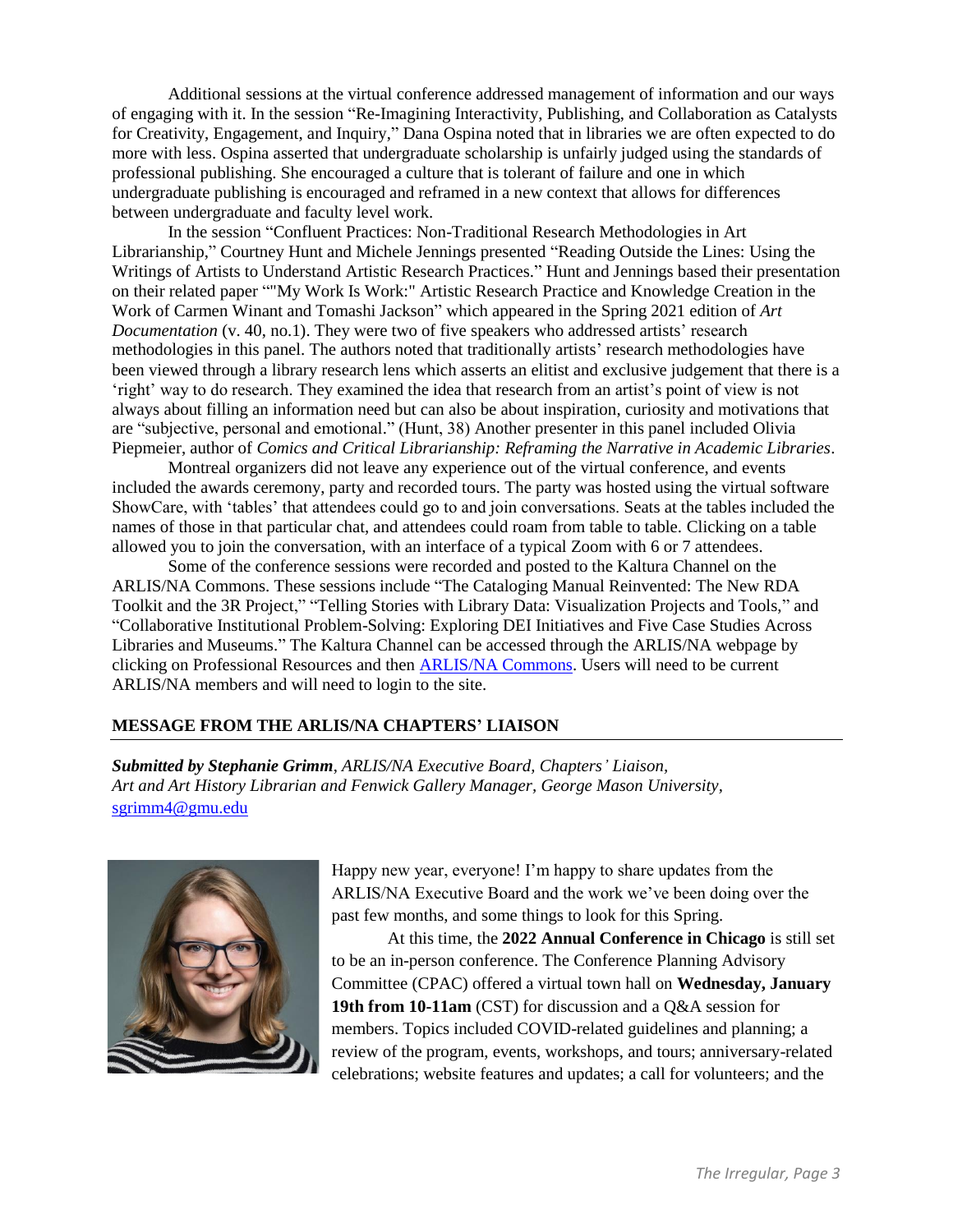registration process, and important dates. See ARLIS/NA President Mark Pompelia's email on ARLIS-L for more details. The conference website also has details on [COVID guidelines](https://www.arlisna.org/news/covid-guidelines-and-precautions) (as of December 9, 2021).

The **Humanities Commons Implementation Task Force** continues its work on the back-end of ARLIS/NA's own instance of Humanities Commons, which will serve as the new repository for ARLIS/NA conference recordings and webinars, as well as host for constituent group blogs, discussion groups, and more. We anticipate offering a society-wide Town Hall or other information session to discuss the status of the ARLIS/NA Commons, likely in the coming months/ahead of the conference.

One of my major projects coming into the Chapters' Liaison role was the **Bundled Membership Program,** and making improvements to the system to better support chapter membership management. I'm happy to report that, thanks to our new membership database and the work of the team at McKenna, **chapters now have the option to set their own membership rates**–rather than the standard fee set when Bundled Membership was implemented. This will give chapters greater flexibility and control of their chapter finances. In the coming year, we will roll out the option for additional **chapter membership categories**, allowing for student, retired, or other special membership categories to take advantage of bundled membership renewal. Gaby Webster (Deputy Director, ARLIS/NA) and I will be in touch with chapters later this year to start work on this process.

There are also a number of issues and discussions related to **ethics, labor and professional standards, and DEI and anti-racism efforts**.

- The **Anti-Racism Task Force** is finalizing a report based on surveys collected this summer, along with next steps for the group and the Society. Look for more on that soon!
- The **Job List Task Force,** led by Amy Furness (Canadian Liaison, ARLIS/NA) is researching the implications of implementing salary transparency on the ARLIS/NA JobList, with the goal of making progress towards salary transparency on the JobList. We expect to hear updates from that group in the coming months.
- A **Paraprofessional Membership Category Task Force** was recently convened within the Membership Committee, and will be assessing the naming, eligibility, and pricing.
- Earlier this year, Amy Furness was also instrumental in helping to standardize **speaker honorariums** for non-conference speakers, at a new flat rate of \$300USD/person. Chapters can apply for special funding up to this amount for speakers at local events. There is also a new rate for commissioned blog posts or other writing. [See the ARLIS/NA Policy Manual, section J-14](https://www.arlisna.org/file/secure/20210921arlisnapolicymanual.pdf) for full details.
- The Executive Board also recently approved an amendment to the Society's policy manual **recognizing the rights of library workers to organize unions and collectively bargain**. See ARLIS/NA Policy [No. N-10: Statement on Organized Labor.](https://www.arlisna.org/file/secure/arlisnapolicymanual.pdf#page=86&zoom=100,38,740)

Over the summer, the Strategic Planning Refresh Task Force met to identify a revised process to improve the society's approach to strategic planning. As a result, the **Strategic Planning Committee** was established as an ad hoc group, replacing the former Strategic Directions Committee. The Strategic Planning Committee will have greater connectivity with the Executive Board, and the ability to develop, execute, and monitor progress on the strategic plan. The Committee will aim to execute this new strategic planning process in the next 12-18 months.

Finally, in the coming year I will be working with McKenna to start to review our current process and criteria for **annual conference site selection**. The goal is to investigate and potentially develop strategic approaches to conference host selection, which might alleviate the burden put on chapters to propose and organize annual conferences, while creating a more sustainable conference planning process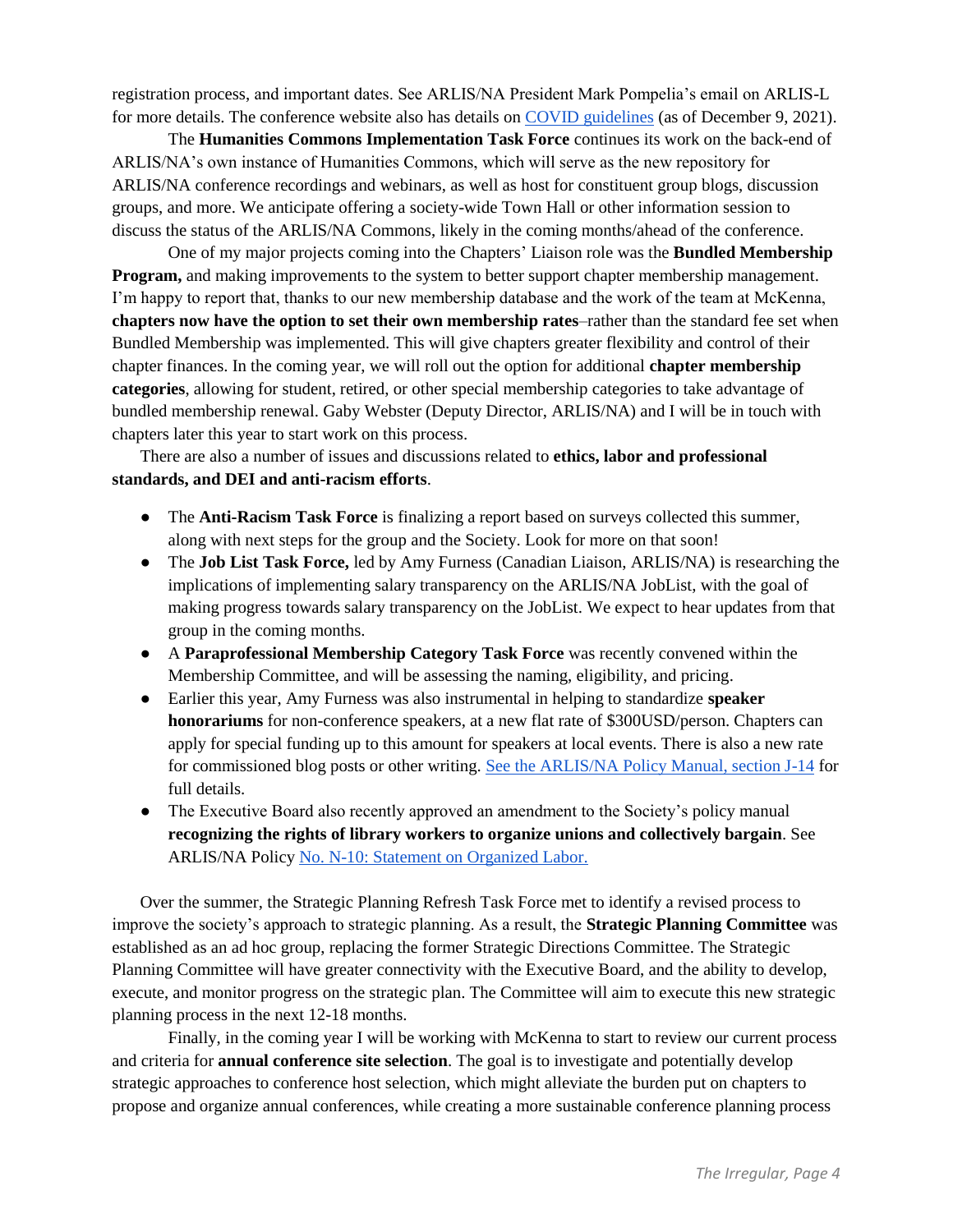that continues to highlight the many diverse geographic, artistic, and cultural highlights of the society's chapters.

## *In case you missed it:*

Earlier in the fall, ARLIS/NA completed its migration to a **new website and membership** management database. In addition to providing better reporting and data for chapter and society rosters, this also allowed us to build a more robust membership demographics form. By collecting detailed information about ARLIS/NA members, we will have a better foundation to support the society's DEI initiatives. Amy Trendler (Past President, ARLIS/NA) and Heather Slania (Education Liaison, ARLIS/NA) worked with the Anti-Racism Task Force to develop this more robust form. See the ARLIS/NA Demographics [Factsheet](https://www.arlisna.org/news/arlisna-demographics-factsheet) for more on these efforts, and to submit any questions or suggestions.

## **Wishing you all a healthy and happy start to this new year!**

# **MEMBER NEWS**

**ARKANSAS** 

**New from the University of Arkansas** *Submitted by Phillip J. Jones, Head Fine Arts Library*

Planning continues on the renovation of the Fine Arts Center, which houses the Fine Arts Library. The building will probably close at the end of 2022 and reopen in mid-2024 in time for the fall semester. The evening classified position in the library has been vacant since mid-September. Phil hopes the position will be filled by January.



**News from the University of Kansas, Murphy Art & Architecture Library** *Submitted by Andi Back, Fine Arts and Humanities Librarian*

After altered services during the pandemic, the Murphy Art & Architecture Library reopened study spaces, the stacks, and a range of services at the start of the fall semester 2021. Since then, the library has seen an uptick in circulation and instruction requests. Andi continues a hybrid schedule, with only three days on campus, but has enjoyed being able to work with patrons and offer course instruction in person once again.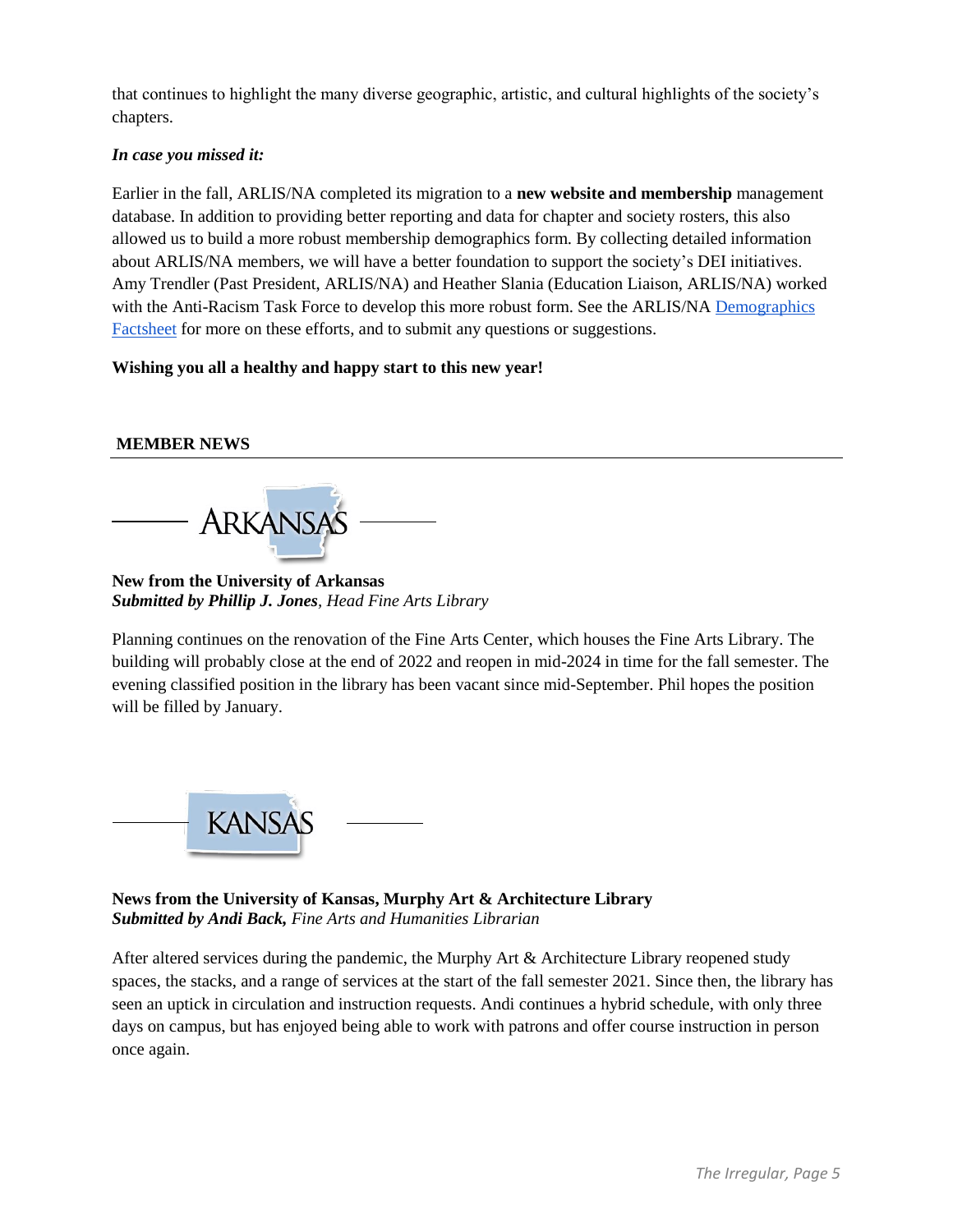

# **News from The Nelson-Atkins Museum of Art, Spencer Art Reference Library** *Submitted by Amelia Nelson, Director, Library & Archives*

While the Covid-19 pandemic continues around the nation and globe the Spencer Art Reference Library was able to return to a semblance of normal with all staff returning to working on site in July of 2020. Library and Archives staff focused on several large projects in 2021 that included:



Museum archivist, Tara Laver, served as co-curator for the exhibition, *Origins: Collecting to Create the Nelson-Atkins* (August 14, 2021 – March 6, 2022*)*. The exhibition documents the decisions that were made to create the museum's art collections as well as the personalities behind these decisions. Archival collections were key to telling this story and original and facsimile documents, and even a 1937 video, are included in the exhibition.

The library and archives conducted oral histories with the artists of KC's Black Lives Matter murals. In the interviews, which are available both in the museum's archives and in the library's artist file collection, the artists share their inspiration for their mural designs, the process of executing the murals collaboratively with community members, as well as their reflections on the impact of this project on Kansas City.

Library staff, with project partners, continue to work on the *Missouri Remembers: Artists in Missouri through 1951* portal by creating artist records, maintaining the site and increasingly sharing this resource with teachers, researchers and collectors who can make use of the information.

And finally, the Spencer Art Reference Library is participating in a grant funded project to collaboratively preserve web-based art history resources called CARTA. Through participation in this initiative, the library is exploring how to effectively integrate web resources into collection development policies and practices.



# **New from Oklahoma State University** *Submitted by Megan Macken*, *Assistant Director, Digital Resources and Discovery Services*



Megan Macken is now the Assistant Department Head, Digital Resources and Discovery Services, at the Oklahoma State University Library. This position includes supervision of the metadata and cataloging unit, supporting various digital resources, and continuing her role as liaison to Art, Art History, and Graphic Design. Megan is also co-editor of *ARLIS/NA Reviews*, and is always seeking volunteer book reviewers. New issues will be published on the ARLIS/NA Commons.